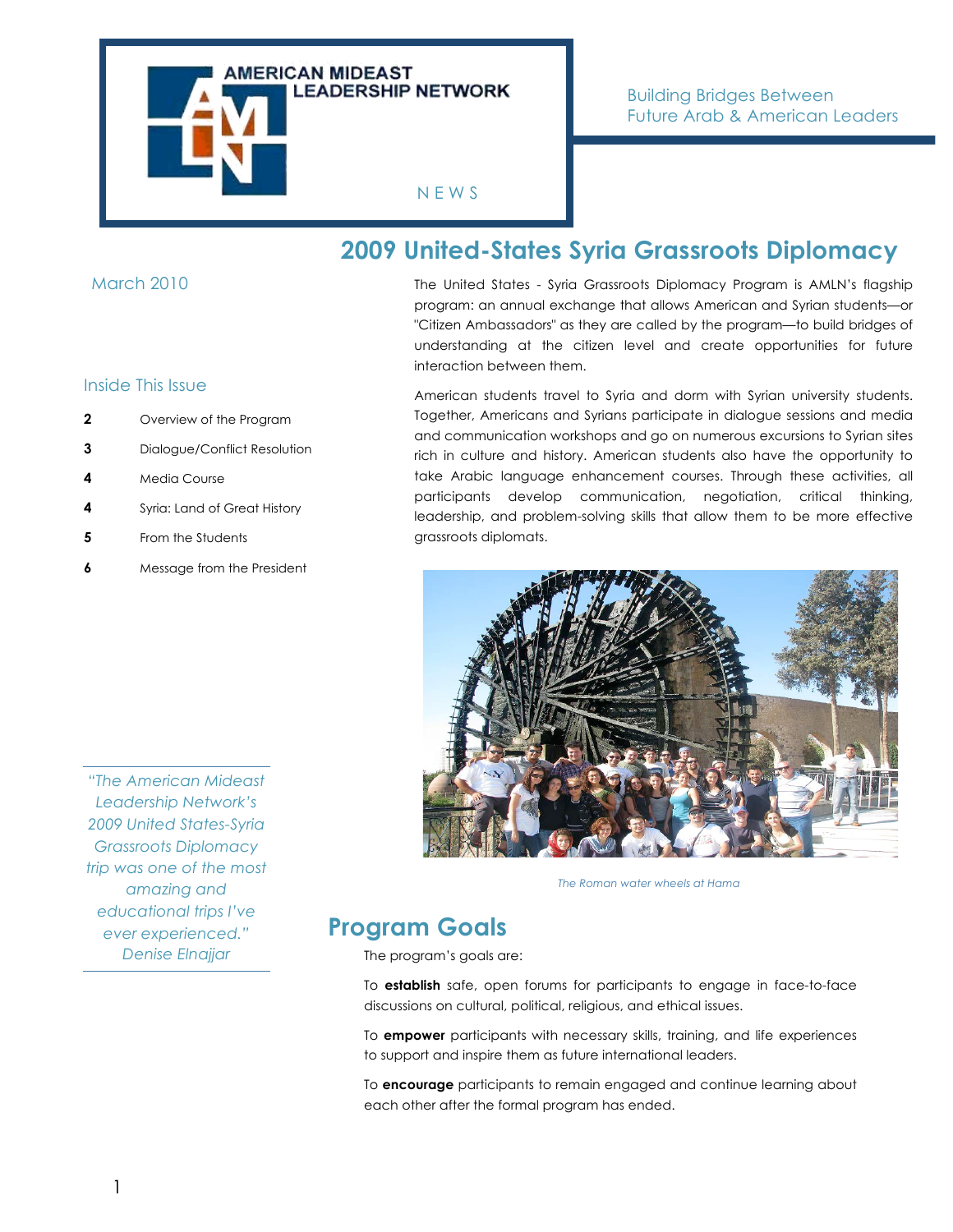

*Opening Ceremony with Syrian officials*

*"These meetings were so valuable to the future of a country's diplomacy because good relations can have their seeds planted among the citizens."*



*The Ancient City of Palmera*

# **Overview of the Program**

Denise Elnajiar

The American Mideast Leadership Network's 2009 United States-Syria Grassroots Diplomacy Trip was one of the most amazing and educational trips I've ever experienced. Although the trip ended in August, I still rave about the program to fellow students, professors, and colleagues, and not to mention friends and family.

The program's concept was to experience complete immersion into Syrian society and culture, and result in an exchange of ideas. Every component was an element of building bridges: Excursions to historical sites showed the face of a country. Having 12 American students and 12 Syrian students live together created a common ground for bonds of friendship and mutual respect. Dialogue sessions on Conflict Resolution created an open forum for controversial subjects to be discussed. Arabic and media classes forayed into language and current events.

Meetings with government and organizational officials and dignitaries (of Syria and the U.S. Department of State) offered an unprecedented opportunity for both American and Syrian delegations to discuss current and sometimes controversial issues. These meetings were so valuable to the future of a country's diplomacy because good relations can have their seeds planted among the citizens. From a grassroots level, this leads to better relationships between governments and better implications for society.

Aside from the day-to-night cultural experience, from the food, to the history, to dancing in a tent in the desert, there were many other experiences I'll never forget. We had the opportunity to visit the empty town of Quneitra in the Golan Heights as well as the restricted area on the border of the UNDOF Zone. I can honestly say that that moment by the border gate brought a more profound meaning to the American flag we held on our shoulders.

Our exercise of creating policy recommendations and presenting them was also one of the highest points on my list. We not only were granted access to restricted areas, literally, but with our Conflict Resolution Dialogue Sessions, we did it figuratively. Our facilitators did a fantastic job of looking at creative solutions and showing conflict through metaphors. By the end of the program, we had looked at issues ranging from economic sanctions, to portrayals in media and other social forums, to ethnic and political conflict.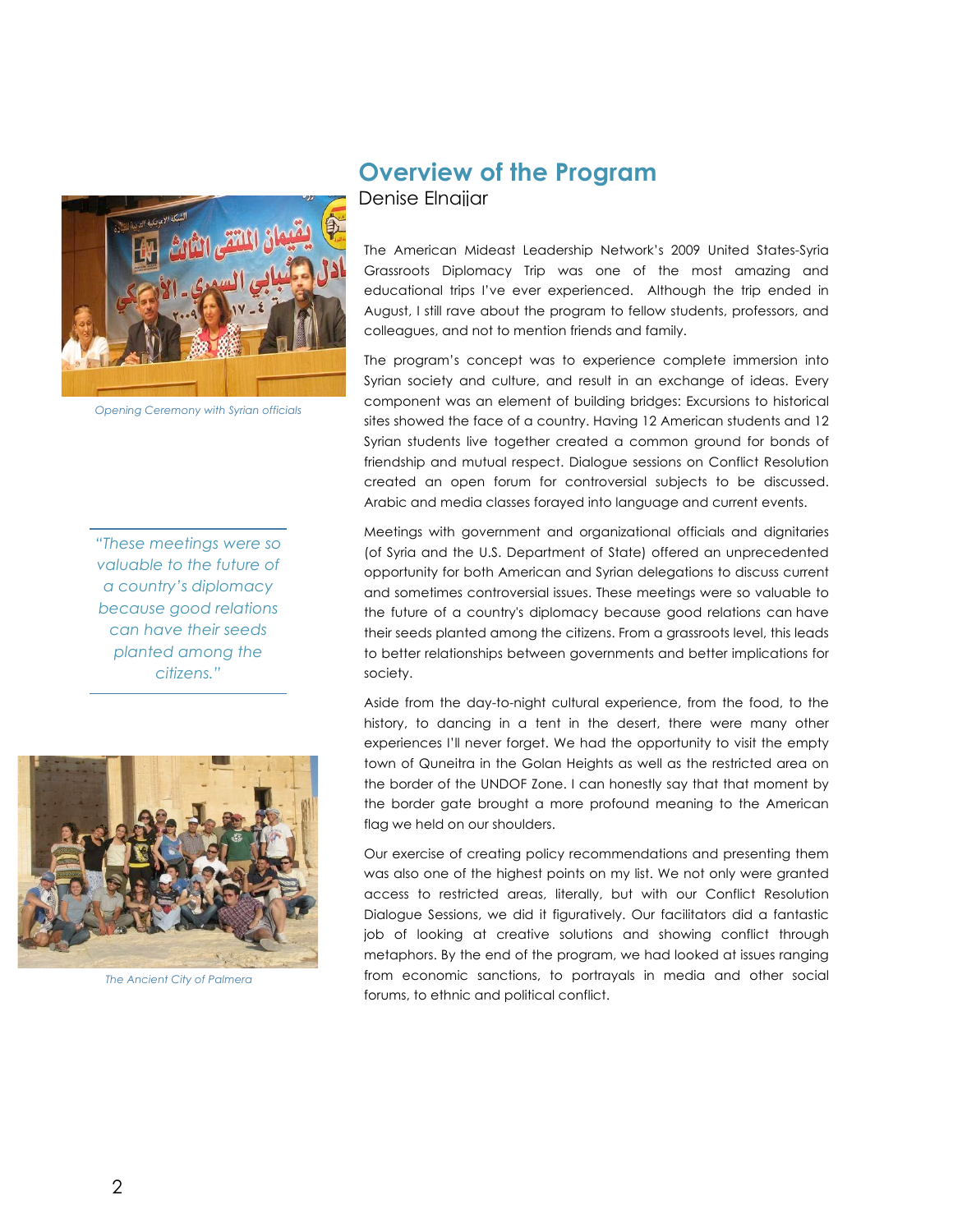## **Dialogue/Conflict Resolution Sessions**

Nora Gordon & Heidi Roshe

The dialogue component of AMLN's United States-Syria Grassroots Diplomacy Program was vital to the program's success. Each day the student citizen ambassadors participated in two-hour conflict transformation dialogue sessions. These comprised a combination of team-building, personal and professional development, communication and listening skills, trust-building and cultural awareness workshops.

 springboard into discussion of real-life circumstances, to promote Our opening sessions commenced with basic cultural exchange and activities designed to facilitate teamwork and develop trust amongst participants. Our team-building challenges create analogies promoting introspection and metaphorical thinking. We use analogies as a cooperation and encourage creative problem solving.

The dialogue sessions used creative approaches to understanding culture, values, differences and commonalities. We spent much of our time together creating a "safe space" forum for exploring and debunking stereotypes about our respective cultures and countries. In sessions the students were able to put aside stereotypes and uncover each other's true stories and experiences.

Many of our excursions and meetings with politicians addressed contentious issues. Therefore, we spent much of the time in dialogue debriefing after meetings in order to allow participants time to express their reactions and listen to one another's views. Despite some clashing passions within the group, through the intensive trainings, participants expressed comfort in experiencing the guided, respectful political debate, using listening and communication techniques in order to maintain safe and open dialogue space.

Participants also engaged in a conflict resolution country simulation in which they worked with a fictional country conflict and the diverse perspectives of that conflict. Students took on character roles as well as mediator positions in a simulated conflict resolution dialogue session. They mapped out root causes of conflict, key actors, and effects of the conflict, and then recommended solutions, paving the way for an analysis of their own countries' situations.



*American and Syrian students in a dialogue session*

*"In sessions the students were able to put aside stereotypes and uncover each other's true stories and experiences."*



*Meeting with Dr. Adnan Arbash, President of the Youth Union*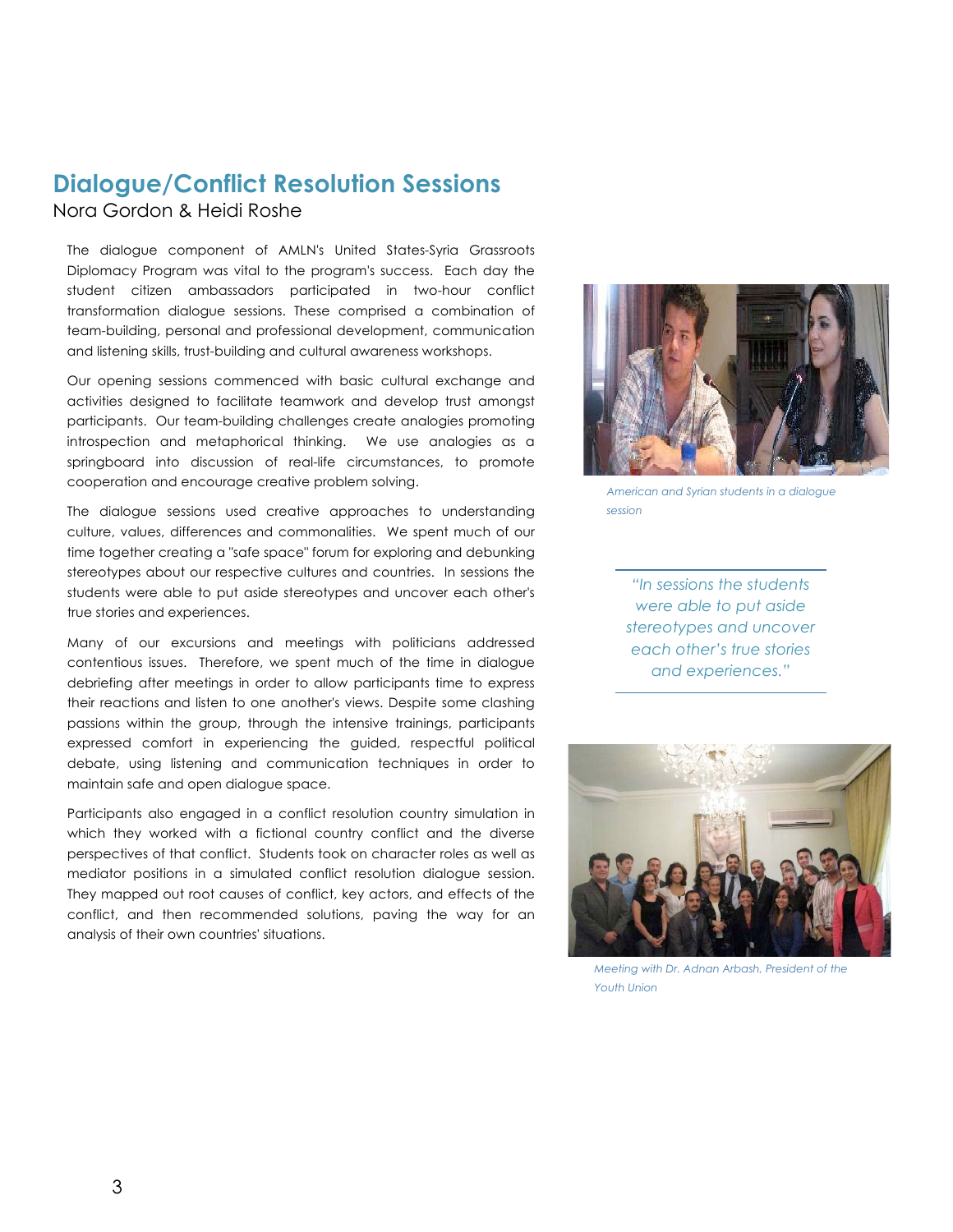

*Syrian student conducting an interview during a media workshop*

### **Media Course**

The overall aim of the communications course was to redefine journalism and media to be more inclusive, going far beyond the normal understanding of political comment and news. The class served also as a course in English [for Syrians students] since students were asked to read and summarize articles we used.

I used essays from the collection "Keeping the Faith", 100 personal accounts by Black Americans, edited by Tavis Smiley. Each student was required to summarize an essay, then we discussed their political message. This was part of my general aim of illustrating how 'everything is political', because it has to do with identity, self-empowerment, and the context in which it is presented. An underlying aim of my course was to help reevaluate the word/concept 'political'. Students were introduced to media manipulation methods such as 'spin', 'editing', 'headlining', 'genres of journalism', 'sources', etc.

For media criticism itself I introduced students to 3 outstanding books—for later consultation. *Covering Islam* by Edward Said, *Manufacturing Consent*, by Noam Chomsky, and *Good Muslim, Bad Muslim*, by Mamdouh Mamdani. We briefly discussed only the concepts in each.

## **Syria: Land of great history, faith, and hospitality**

Syria is home to one of the oldest continuously inhabited cities in the world, Damascus (locally known as Sham), and my time here taught me that Syria not only has a long history of religious tolerance, but also a tradition of extreme generosity, and could be considered a small slice of heaven for foodies!

During our first weekend, we took a road trip to ancient Palmyra (locally known as Tadmor and dating back to the 2nd millenium BC), which was a stop on the ancient "Silk Road." Their mummified dead (a la the Egyptians) indicate that their fabrics were inspired by India. Other artifacts show one of the world's first languages translated into Greek, a remarkable theatre built during the Roman period gracing the center of the city, and the breathtaking "Temple of Bel" which was used to worship the Palmyrene's many gods appears to have been used as a Church at a later time.

The Old City of Damascus tells a similar story of religious and ideological tolerance; the Ummayad Mosque dating back to 705 AD was converted (but not destroyed) from a Church and houses the shrine of John the Baptist.

Perhaps it is this rich history and tradition that make Syrians such proud people. Syrians in fact take great pride in welcoming guests. Every meeting we have attended thus far has begun with a "shot" of coffee, continued with a cup of hot tea (served in a small tulip-shaped glass), and ending with a warm handshake. Our Syrian counterparts also have been extremely warm and welcoming, and it has been interesting getting to know them and coming to understand Syria through their eyes. Through our long meals, dialogue sessions, late night card games and long bus rides, it's amazing how well we have gotten familiar with each other after only two weeks.



*The delegation meets a Syrian actor during cultural event in Damascus*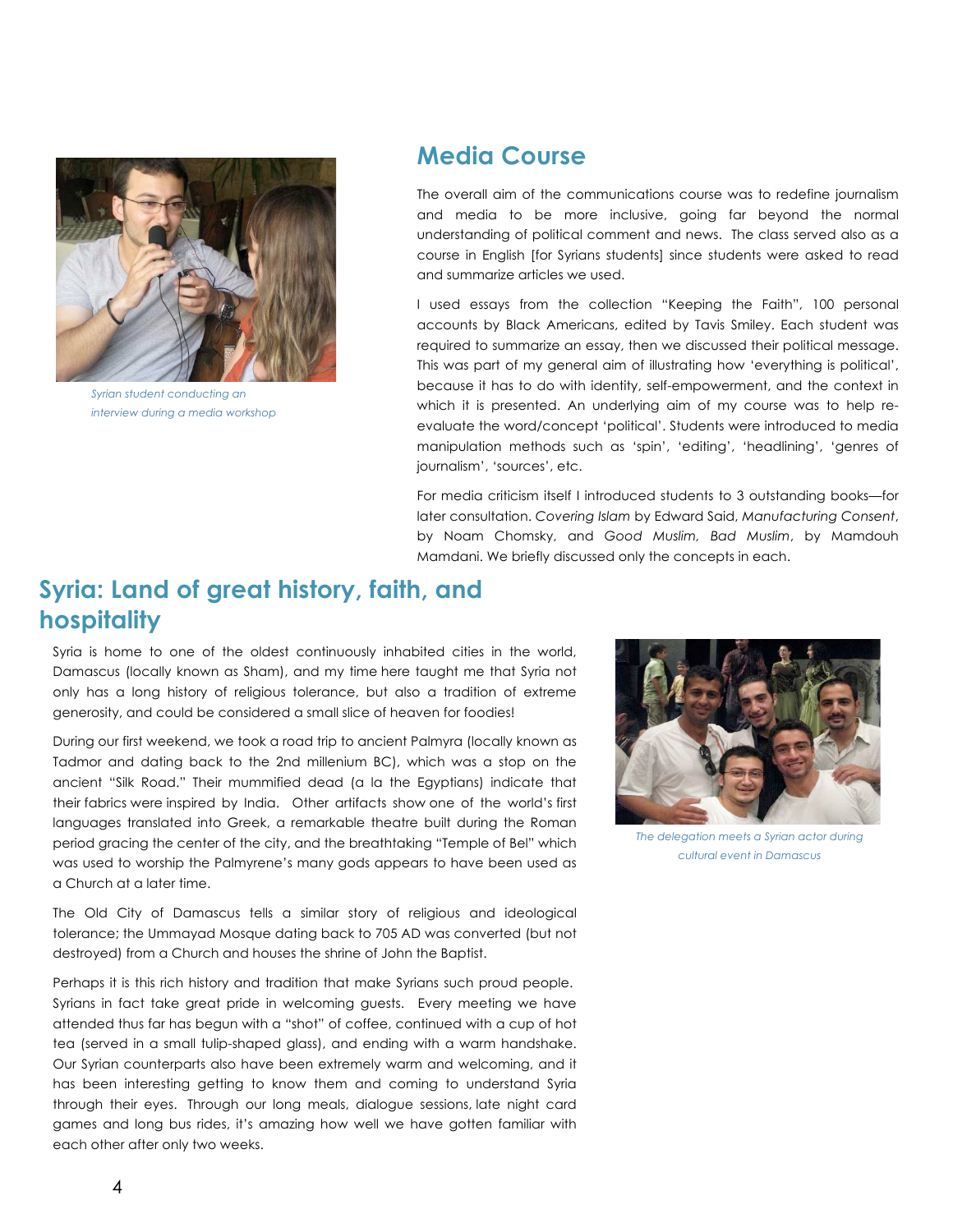## **Testimonials from Syrian Students**

#### Tariq Al-Mohamad, Syrian Student

"Taking part in the United States-Syria Grassroots Diplomacy program has been a great experience. I have been learning a lot from the communication class, living with our American partners and from meeting our distinguished speakers."

#### Ibrahim Fayad, Syrian Student

"I've never imagined that I'll be able to sit for 3 hour in a lecture or class or even dialogue session but I did…because I really enjoy my time talking, expressing and interacting with the other participants."



*Lunch at the Sahara Resort where the program took place*

#### Nick Jaeger, American Student

Breaking down [these] stereotypes has been a big part of this experience. Having the opportunity to learn about the educational system, the family life, and the relationship to religion, just to name a few points, of Syria and the Syrian people has been enlightening. And I expect that my colleagues have had a similar experience. While we may not have believed of ourselves that we held these stereotypes, sometimes they are so embedded in our collective experience that we cannot avoid them.



*American and Syrian flags raised at the opening ceremony*